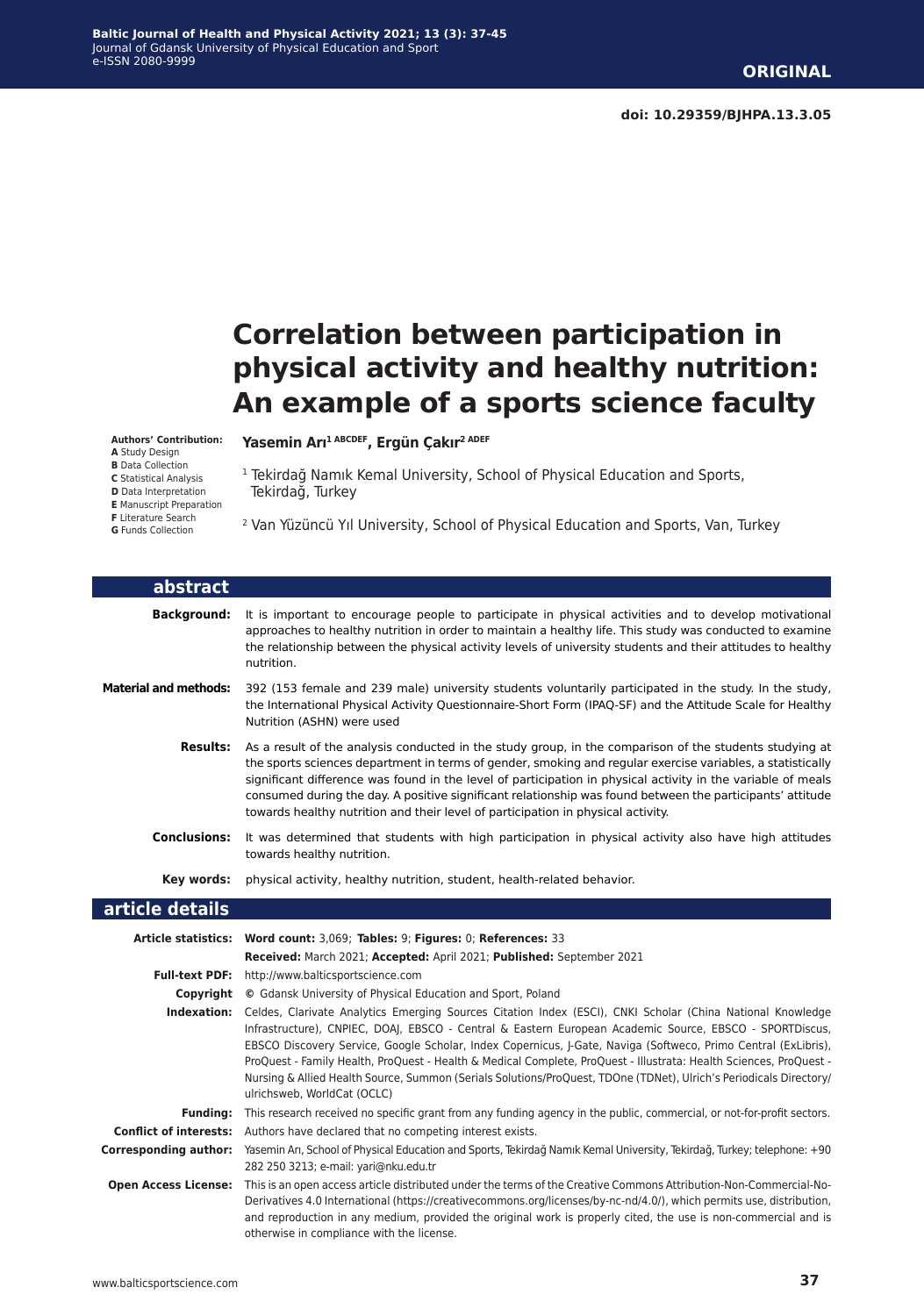# **introduction**

Physical activity emerges as an important component that supports the physiological, emotional, social, motor and mental development of an individual, providing energy balance and healthy life with the implementation of movements in a certain order. In this sense, the importance of physical activity is to save the individual from a sedentary life and prevent psychological, physiological and social disorders caused by this lifestyle [1,2].

Regular physical activity helps a person to get rid of the stagnant life and maintain the diet. A good diet helps individuals to continue their lives in a healthier way and to perform vital functions in the best way [3].

Individuals who do not exercise regularly and do not participate in physical activity have a higher rate of body fat, growth and developmental retardation, iron deficiency anemia, and a decrease in academic achievement; therefore, it is known that physical and psychological problems are more common in these individuals [4].

It is important to be able to minimize health risks in order to live and age healthily. In order to achieve this, healthy nutrition and physical activity should be increased. Nowadays, with the effect of increasing urbanization with industrialization, people have become unable to do regular physical activity, and disorders have been observed in healthy nutrition habits. People should consume nutrients in the right amounts, at the right times and consciously in order to protect their health and improve it. Nutrition habit is one of the factors that directly affect human health. Irregular nutrition habits increase the possibility of developing diseases such as obesity, cardiovascular diseases, hypertension and diabetes. For this reason, balanced and adequate nutrition has an important effect on preventing diseases caused by irregular nutrition behaviors that endanger human life [5, 6].

The relationship between physical activity and nutrition needs to be well adjusted for a healthy body. Based on this information, this study aimed to determine and evaluate the relationship between participation in physical activity and healthy nutrition of people who are educated in the field of sports sciences.

# **material and methods**

#### **Research Model and Sample Group**

The research was designed in a scanning model, one of the quantitative research methods. The scanning model is expressed as studies in which the participants' skills, ability, opinions, interests or attitudes towards a subject are measured and conducted on a larger number of participants [7].

The research group consists of 392 volunteer students, 153 females and 239 males, studying at Tekirdağ Namık Kemal University School of Physical Education and Sports. The study was approved by the local university ethics committee (Date: 18.09.2020, Number: E.47700, Meeting number: T2020-500).

#### **Data Collection**

Due to the Covid-19 outbreak, the group participated in the research in scattered places so the scale form was sent to students studying in sports sciences via e-questionnaire and e-mail in order to facilitate access for the participants. A total of 392 students voluntarily participated in the study by completing the scale form by e-mail. Personal information form, International Physical Activity Questionnaire-Short Form (IPAQ-SF) and Attitude Scale for Healthy Nutrition (ASHN) were used in the research.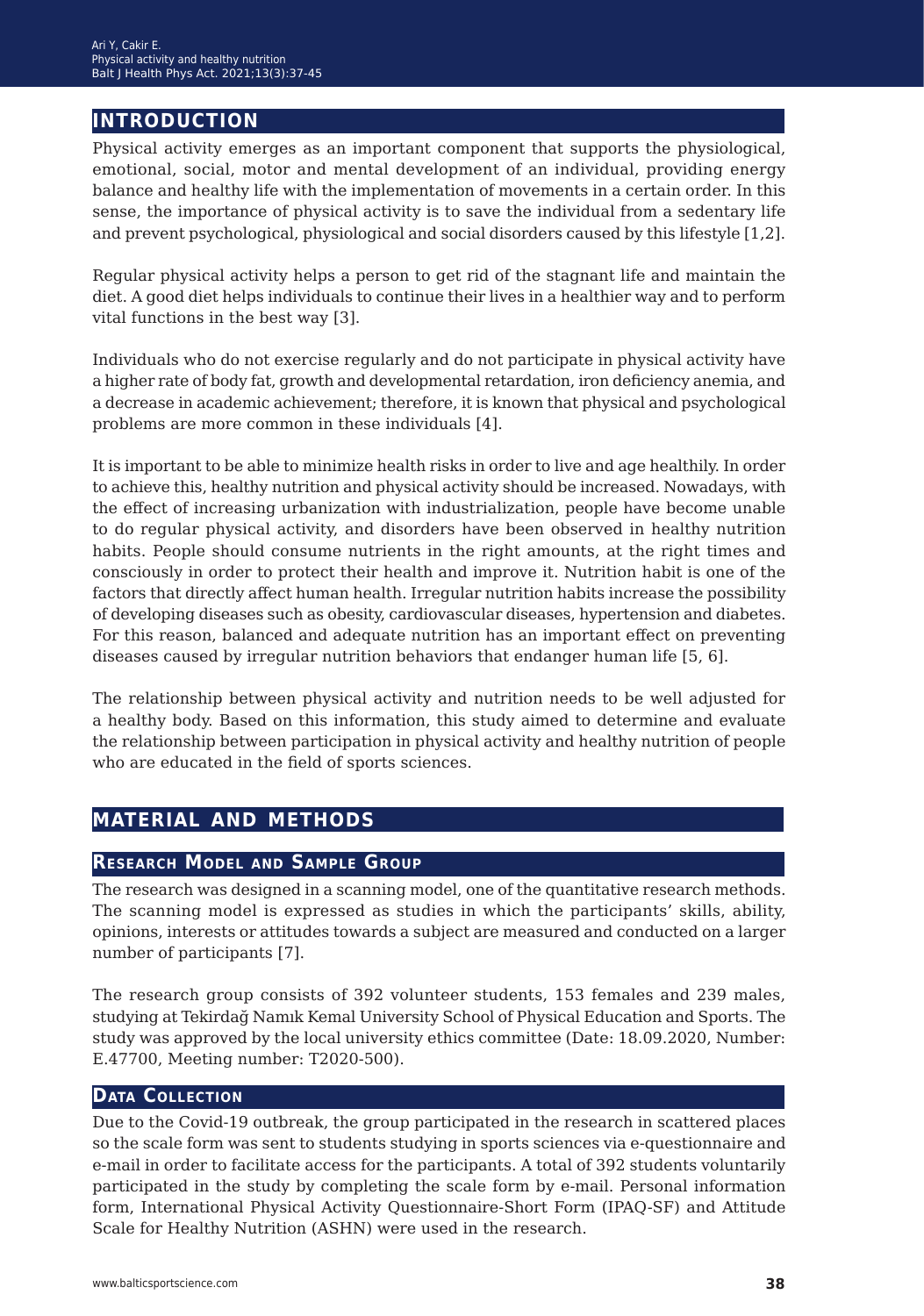The personal information form provides information about the participants' gender, age, BMI, regular exercise status, smoking and the number of meals consumed during the day.

The short form of the International Physical Activity Questionnaire (IPAQ) was used to evaluate the participation of physical education students in physical activity [8]. The validity and reliability of the survey in Turkey was conducted in 2005 by Öztürk [9]. In the study, the short form of the questionnaire, which can be applied on its own and includes one previous week, was used to evaluate the level of physical activity. This questionnaire includes questions about physical activity (PA) performed for at least 10 minutes in the last 7 days. The questionnaire determines how many days in the last week and how long for each day a person participated in: a) heavy-intensity physical activities (HPA), b) medium-intensity physical activities (MPA), c) walking (W). In the last question, the time spent daily without moving (sitting, lying down, etc.) is determined. The MET method is used to determine the level of physical activity. 1 MET =  $3.5$  ml / kg / min. At rest, each person consumes 3.5 ml of oxygen per kilogram per minute. In IPAQ, it is accepted that  $HPA = 8.0$  MET,  $MPA = 4.0$  MET,  $W = 3.3$  MET. The total amount of MET spent on these three different physical activities is calculated by determining how many days and for how long each person performs HPA, MPA and W in a week. An example is given in Table 1.

| Physical Activity Type | Met | 1 day / minute | Week / day | Total           |
|------------------------|-----|----------------|------------|-----------------|
| Walk                   | 3.3 | 30             |            | 495MET-min/week |
| <b>MPA</b>             | 4.0 | 40             | 4          | 640MET-min/week |
| <b>HPA</b>             | 8.0 | 30             |            | 720MET-min/week |
| TOTAL                  |     |                |            | 1855METmin/week |

Table 1. Determination of PA levels by the MET method

Physical Activity level is determined in 3 categories.

Category I: Inactive ones: <600 MET-min / week

II category: Minimum active ones: >600—3000 MET-min / week

III category: HPA active: <3000 MET-min / week

The other scale used in the study was the Attitude Scale for Healthy Nutrition (ASHN) developed by Tekkurşun Demir and Cicioğlu (2019) [10]. ASHN has a structure consisting of 21 items and 4 factors. These factors are named Nutrition Information (NI), Nutritional Emotion (NE), Positive Nutrition (PN), and Malnutrition (M). The lowest score that can be obtained from the scale is 21 and the highest score is 105. It is explained that the participants having 21 points from the ASHN have a very low attitude, 23–42 points – low attitude, 43–63 points –medium, 64–84 points – high and 85–105 points – an ideally high attitude to healthy nutrition. The ratings of the positive items in the scale are "Absolutely Disagree", "Disagree", "Undecided", "Agree", and "Strongly Agree". Positive attitude items were scored as 1, 2, 3, 4 and 5, while negative attitude items were scored as 5, 4, 3, 2 and 1.

## **Statistical Analysis**

All statistical analyses were performed using SPSS version 18.0 software (Statistics Package for Social Sciences; SPSS Inc., Chicago, IL, USA). It was determined that all data showed normal distribution (Kurtosis and Skewness values -1.5, +1.5) [11]. At this point, independent samples t test was used to compare two variables. One-way analysis of variance was used to compare more than two variables. Post hoc analyses were made by using the Tukey test. Effect dimensions (Cohen's d) were calculated for the significance of comparisons. Thresholds for effect size statistics are as follows: <0.20 = unimportant, 0.20–0.59 small, 0.6–1.19 = medium, 1.2–1.99 = large, ≥2.0 very large [12]. Results are presented as mean  $\pm$  standard deviation and 0.05 was considered statistically significant for all analyses.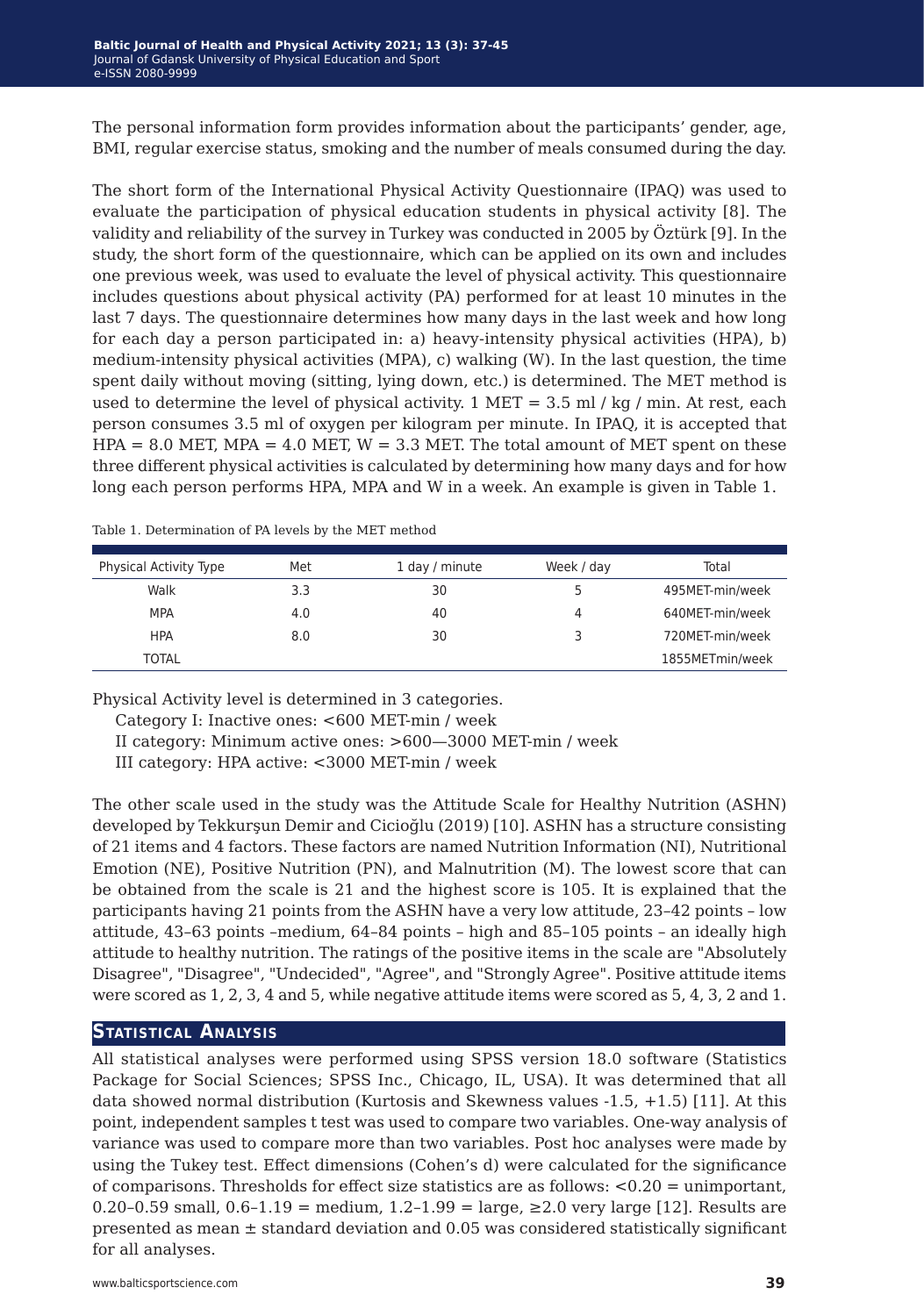# **results**

Descriptive statistics of students studying at Tekirdağ Namık Kemal University in the 2020–2021 academic year who participated in the study are shown in Table 2. Table 3. shows statistics of scale and sub-dimension score

| Personal characteristics   | Explanation   |                 | Woman            | Male |                  |  |
|----------------------------|---------------|-----------------|------------------|------|------------------|--|
|                            | N             |                 | 153              |      | 239              |  |
|                            | Mean $\pm$ SD |                 | $20.21 \pm 1.81$ |      | $20.99 \pm 2.18$ |  |
| Age (years)                | Median        |                 | 20               |      | 21               |  |
|                            | Min-Max       |                 | $18 - 28$        |      | $18 - 35$        |  |
|                            | Mean $\pm$ SD |                 | $22.97 \pm 0.02$ |      | $22.98 \pm 0.02$ |  |
| BMI                        | Median        |                 | 20.54            |      | 22.72            |  |
|                            | Min-Max       | $15.62 - 21.70$ |                  |      | $17.24 - 33.50$  |  |
|                            |               | N               | $\%$             | N    | $\%$             |  |
| Do you exercise regularly? | Yes           | 88              | 57.5             | 161  | 67.4             |  |
|                            | No            | 65              | 42.5             | 78   | 32.6             |  |
| Do you smoke?              | Yes           | 47              | 30.7             | 69   | 28.9             |  |
|                            | No            | 106             | 69.3             | 170  | 71.1             |  |
|                            | 2             | 46              | 30.1             | 47   | 19.7             |  |
| How many meals do you      | 3             | 90              | 58.8             | 139  | 58.2             |  |
| consume during the day?    | 4             | 12              | 7.8              | 39   | 16.3             |  |
|                            | 5 and above   | 5               | 3.3              | 14   | 5.9              |  |

Table 2. Demographic characteristics of the participants

N: Number; M: Mean; SD: Standard deviation; Min: Minimum; Max: Maximum; BMI: Body Mass Index

Table 3. Descriptive statistics of scale and sub-dimension scores

| Scale and Sub-Dimensions                   | N   | Mean    | <b>SD</b> | <b>Skewness</b> | Kurtosis |
|--------------------------------------------|-----|---------|-----------|-----------------|----------|
| Attitude Scale for Healthy Nutrition       | 392 | 75.50   | 12.08     | .076            | $-.706$  |
| Information about nutrition                | 392 | 3.87    | 1.16      | $-1.403$        | 1.082    |
| Feeling for nourishment                    | 392 | 3.17    | .86       | .065            | $-.470$  |
| Positive nutrition                         | 392 | 3.50    | 1.10      | $-732$          | $-.254$  |
| Malnutrition                               | 392 | 3.91    | .044      | $-0.886$        | .456     |
| <b>Total Physical Activity</b>             | 392 | 2921.90 | 1902.82   | .665            | .111     |
| Walk                                       | 392 | 981.69  | 927.48    | 1.430           | 1.201    |
| Medium-intensity physical activities (MPA) | 392 | 406.99  | 430.76    | 1.299           | 1.311    |
| Heavy physical activities (HPA)            | 392 | 1528.16 | 1582.28   | 1.251           | 1.200    |

N: Number; M: Mean; SD: Standard deviation

In order to determine whether the mean scores of IPAQ and the Attitude Scale for Healthy Nutrition and its sub-dimensions show normal distribution, skewness and kurtosis values were taken into consideration. Accordingly, it was determined that all data showed normal distribution (Kurtosis and Skewness values -1.5, +1.5).

According to Table 4, the fact that the internal consistency coefficients of the attitude scale for healthy nutrition and its sub-dimensions are .70 and higher is considered sufficient for the reliability of the test scores. With these findings, it was concluded that the data on the attitude scale for healthy nutrition are reliable [13].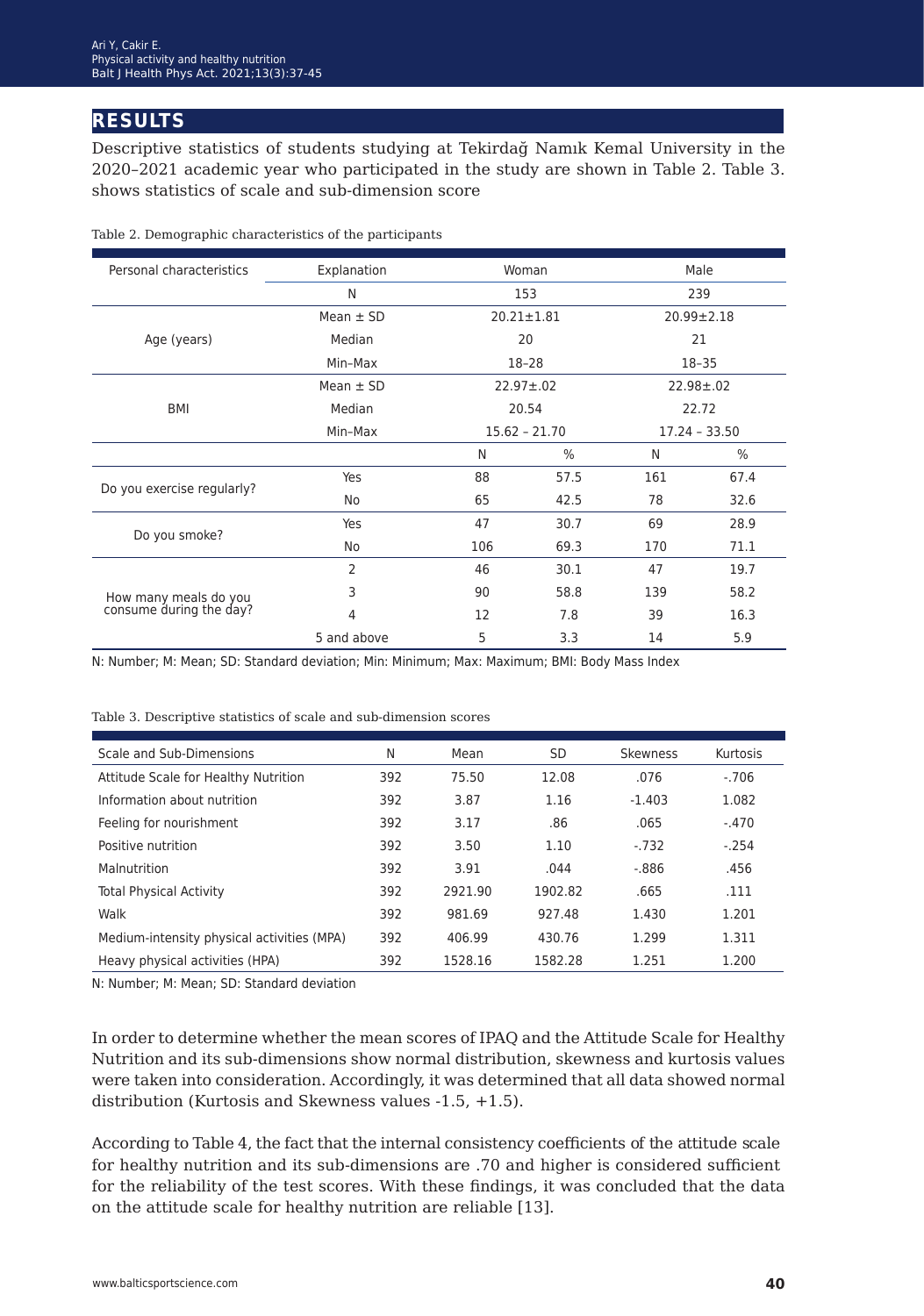| ASHN and sub-dimensions              | Number of items | Cronbach alpha $(\alpha)$ |
|--------------------------------------|-----------------|---------------------------|
| Attitude scale for healthy nutrition | 21              | .824                      |
| Information about nutrition          |                 | .971                      |
| Feeling for nourishment              | 6               | .784                      |
| Positive nutrition                   |                 | .894                      |
| Malnutrition                         |                 | .840                      |

Table 4. Internal consistency coefficient of attitude scale for healthy nutrition  $(\alpha)$ 

Table 5. Comparison of the ASHN and IPAQ scales according to gender

| n <sup>2</sup> |      |
|----------------|------|
| .207           |      |
|                |      |
|                |      |
|                | .382 |

 $* p < 0.05$ 

As shown in Table 5, a significant difference was found in the comparison of the gender variable of sports science students in terms of participation in physical activity and attitudes to healthy nutrition (p<0.05). When the effect size value was examined, it was determined that participation in physical activity ( $\eta^2 = 0.382$ ) and attitudes to healthy nutrition ( $\eta^2 = 0.207$ ) had a small effect on female and male participants.

Table 6. Comparison of the ASHN and IPAQ scales in terms of the variable smoking

| Scale       | Variable                                   | N   | M       | <b>SD</b> |      |          | df  |         |      |
|-------------|--------------------------------------------|-----|---------|-----------|------|----------|-----|---------|------|
|             | Yes                                        | 116 | 72.47   | 12.14     | .897 | $-3.253$ | 390 | $.001*$ |      |
|             | <b>ASHN</b><br>11.85<br>76.77<br>No<br>276 |     |         |           |      | .358     |     |         |      |
|             | Yes                                        | 116 | 2573.54 | 1781.72   | .879 | $-2.364$ | 390 | $.019*$ | .265 |
| <b>IPAQ</b> | No                                         | 276 | 3068.30 | 1935.92   |      |          |     |         |      |
|             |                                            |     |         |           |      |          |     |         |      |

 $*$  p<0.05

According to Table 6, a significant difference was found in the comparison of participation in physical activity and attitudes towards healthy nutrition in terms of the smoking variable among sports science students  $(p<0.05)$ . When the effect size value was examined, it was determined that the participation in physical activity ( $\eta^2 = .265$ ) and the attitudes towards healthy nutrition ( $\eta^2 = .358$ ) of smoking and non-smoking participants had a small effect.

|  | Table 7. Comparison of the ASHN and IPAQ scales in terms of the regular exercise variable |  |  |  |
|--|-------------------------------------------------------------------------------------------|--|--|--|
|  |                                                                                           |  |  |  |

| Scale       | Variable | N   | M       | <b>SD</b> |       |       | df  | D       | n <sup>2</sup> |
|-------------|----------|-----|---------|-----------|-------|-------|-----|---------|----------------|
| <b>ASHN</b> | Yes      | 249 | 78.46   | 12.41     |       |       | 390 | $.000*$ | .735           |
|             | No       | 143 | 70.33   | 9.51      | 12.62 | 6.770 |     |         |                |
|             | Yes      | 249 | 3453.51 | 1892.01   | 7.815 | 7.844 | 390 | $.000*$ |                |
| <b>IPAQ</b> | No       | 143 | 1996.22 | 1536.05   |       |       |     |         | .845           |

 $*$  p<0.05

According to Table 7, a significant difference was found in sports science students' participation in physical activity in terms of the regular exercise variable and healthy nutrition ( $p < 0.05$ ). When the effect size value was examined, it was determined that the physical activity level ( $\eta$ <sup>2</sup> = .845) and their attitudes towards healthy nutrition ( $\eta$ <sup>2</sup> = .735) had a moderate effect on the participants who did and did not exercise regularly.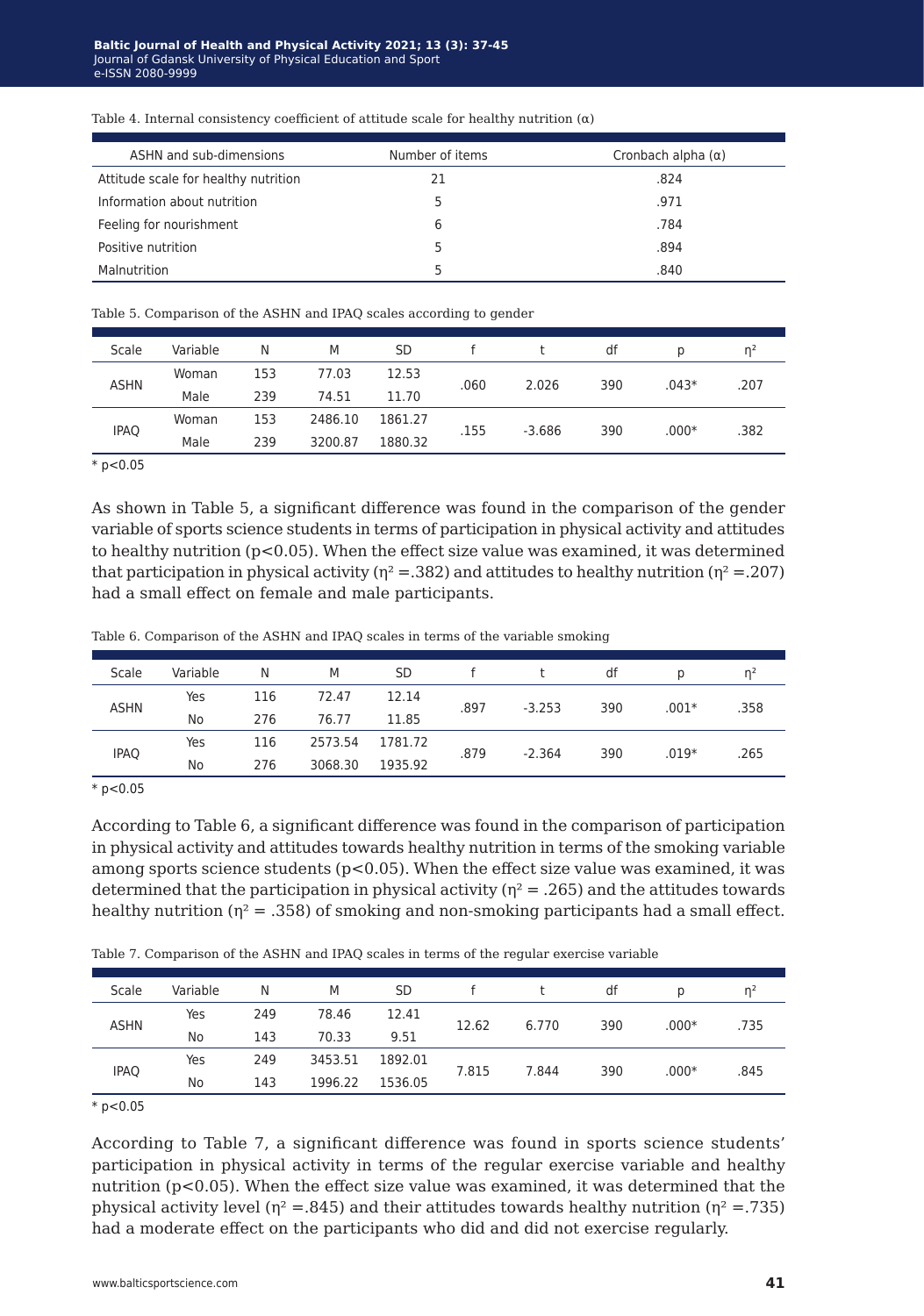|              |                |       |                |           |                                                         | $\overline{a}$ |                     |       |       |         |
|--------------|----------------|-------|----------------|-----------|---------------------------------------------------------|----------------|---------------------|-------|-------|---------|
| Scale        | $n = 93$       |       | $n = 229$      |           | $n = 51$                                                |                | $n = 19$            |       |       | D       |
|              | $\overline{x}$ | Ss.   | $\overline{x}$ | <b>Ss</b> | $\boldsymbol{\chi}$                                     | Ss             | $\boldsymbol{\chi}$ | Ss    |       |         |
| ASHN         | 74.19          | 11.14 | 75.75 12.09    |           | 76.96 12.31 74.89                                       |                |                     | 15.71 | .659  | .578    |
| <b>IPAO</b>  | 2330.97        |       |                |           | 1813.44 3023.13 1892.48 3417.04 1881.79 3265.11 1971.44 |                |                     |       | 4.692 | $.003*$ |
| $*$ p < 0.05 |                |       |                |           |                                                         |                |                     |       |       |         |

Table 8. Comparison of the ASHN and IPAQ scales in terms of meals consumed during the day

According to Table 8, a significant difference was found in physical activity levels of physical education students in terms of how many meals a day they consume  $(F = 4.692)$ ; p<0.05). Tukey HSD post hoc analysis was conducted to determine from which group this difference arises. As a result of the results obtained from this test, a significant difference was determined between the total physical activity levels of the groups consuming 2 meals and 3 and 4 meals. There was no statistically significant difference in physical education students' attitudes towards healthy nutrition in terms of meals consumed during the day  $(p>0.05)$ .

Table 9. The relationship between ASHN and IPAQ

|             | ASHN                     | <b>IPAQ</b>              |
|-------------|--------------------------|--------------------------|
| ASHN        |                          | $.201*$                  |
|             | $\overline{\phantom{a}}$ | .000                     |
| <b>IPAQ</b> | $.201*$                  |                          |
|             | .000                     | $\overline{\phantom{a}}$ |

 $*$  p<0.05

According to Table 9, a low level of a positive and significant relationship was found between the participants' attitude towards healthy nutrition and their level of participation in physical activity  $(p<0.05)$ .

# **discussion**

The study was conducted to examine the relationship between sports sciences students' participation in physical activity and their healthy nutrition attitudes. As a result of the analysis conducted on the study group, in the comparison of the students studying at the sports sciences department in terms of gender, smoking and regular exercise variables, a statistically significant difference was found in the level of participation in physical activity in the variable of meals consumed during the day. A low level of a positive significant relationship was found between the participants' attitude towards healthy nutrition and their level of participation in physical activity.

While it was observed that male students in this study participated in more physical activity than female students did, the average scores of female students in their attitudes towards healthy nutrition were higher than among male students. Malkoç et al. [14] examined healthy nutrition attitude habits of university students and reported that female participants showed higher nutritional attitudes than male participants. Arslan et al. [15] found that male students studying at university have higher levels of participation in physical activity than female students. When the literature is examined, there are studies showing that male and female participants have higher participation in physical activity, and female participants have higher nutritional behaviors than male participants [16–20]. Unlike the findings of this study, Aliye Özenoğlu et al. [21] found that men show a higher attitude towards healthy nutrition than women. Gençalp [22] reported that there is no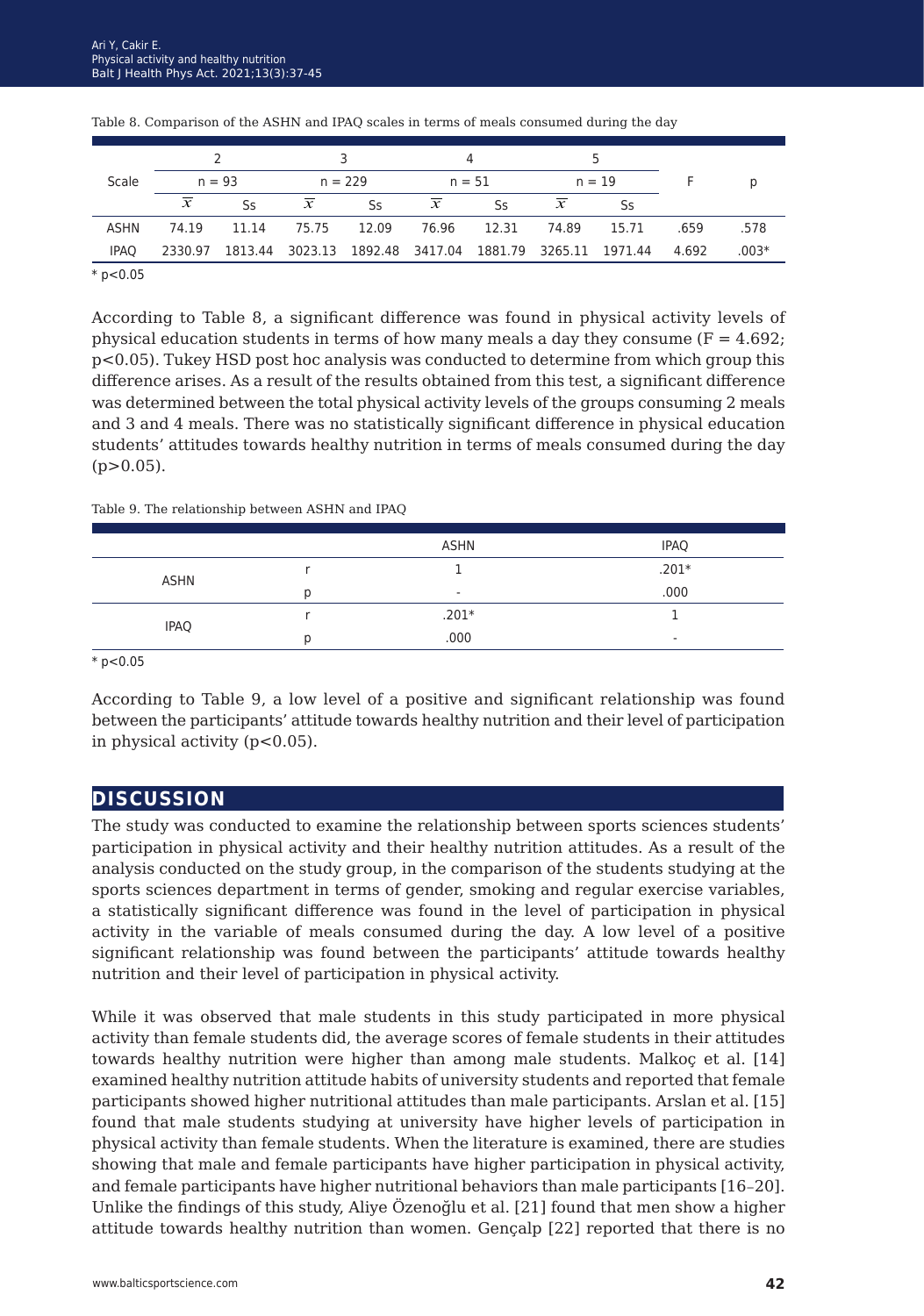significant difference in the gender variable in the participation of university students in nutrition and physical activity. Studies show that there are different results between gender and physical activity and healthy nutrition.

It was determined among sports science students that the participants who do not smoke have higher levels of participation in physical activity and attitudes towards healthy nutrition, compared to the participants who smoke. Vançelik et al. [23], in their study of university students, stated that non-smokers' scores of participation in physical activity and healthy nutrition attitude were higher than among smokers. Unlike these studies, Pirinççi et al. [24] found that there was no difference in physical activity scores between smoking students and non-smokers. Haveman-Nies et al. [25] pointed out the decline in health standards of people with an inactive lifestyle due to smoking. The findings obtained in the light of these results are in parallel with the literature.

A significant difference was found among the sports science students in the comparison of the participants who exercise regularly, their level of participation in physical activity and their attitude towards healthy nutrition. In a study examining the exercise frequency and healthy nutrition attitude levels of those who regularly go to the gym, it was found that the healthy nutrition habits scores were high among the people with high exercise frequency [26]. Çakir [27] reported that university students studying in the health department have a low duration of participation in physical activity; however, they are highly conscious of healthy nutrition but do not eat healthy. In another study examining the frequency of physical activity of 594 university students, it was determined that only 9.9% of these students were very active [28]. Özkan and Yılmaz [29] found that people who disrupted their weekly exercise lead a more unhealthy life than those who did not interfere with their weekly exercise.

Another finding of the study is that while a significant difference was found in the physical activity levels of the students in terms of meals consumed during the day, no statistically significant difference was found in the comparison of attitudes towards healthy nutrition. It has been determined that 2.5% of those who exercise regularly in a sports center consume 1 main meal, 26.0% consume 2 main meals and 39.5% consume 3 main meals [30]. In another similar study, it was found that 54% of those who exercise regularly ate 3 main meals a day, and 46% ate 2 main meals a day. However, it has been determined that individuals' nutritional attitude scores are also high in parallel with regular sports [26, 31]. Contrary to the findings of this study, there are also studies in the literature reporting that there is no effect on the number of meals consumed and physical activity levels [19, 22].

In addition, a low level of a positive significant relationship was found between physical activity levels and their attitudes towards sports nutrition. Gençalp [22] stated that there is a weak, significant positive correlation between university students' physical activity scores and nutritional habits. Yüksel and Akıl [32] found that there is no significant relationship between adolescents' physical activity levels and their nutritional behavior. There are also studies reporting different findings when the literature is examined [19, 21]. Buhaş et al. [33] said that a healthy lifestyle can be related not only to the physical body but also to the mental state.

## **conclusion**

As a result, in this study, it was determined that students who have high participation in physical activity also have high healthy nutrition attitudes. In the comparison of the variables of gender, smoking and regular exercise, a statistically significant difference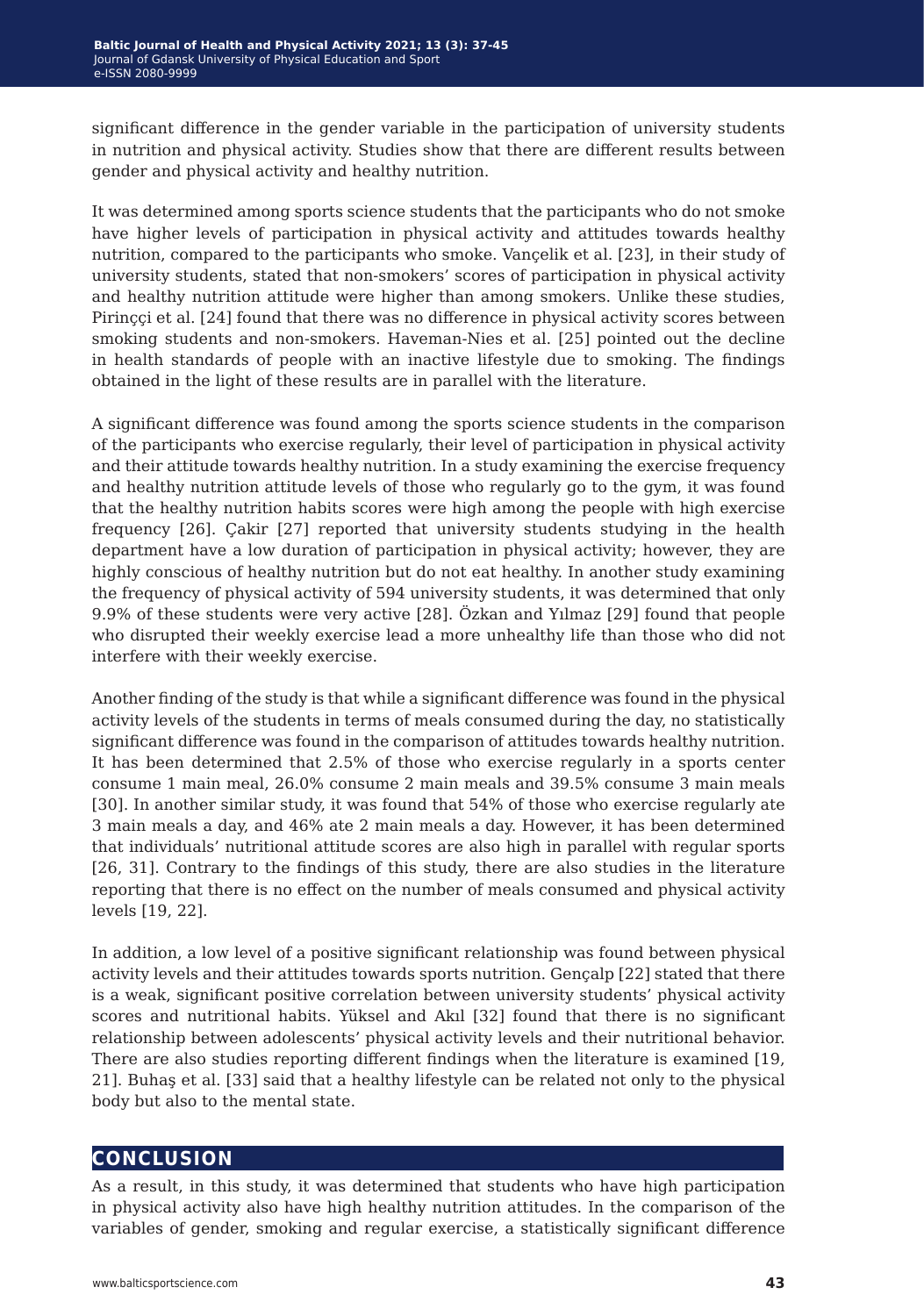was found in the attitudes towards participation in physical activity and healthy nutrition of students who received academic education in the field of sports science. While there was no difference in the healthy nutrition scores of the students in the number of meals consumed during the day, it was determined that there was a significant difference in their physical activity levels. In the light of these results, it is thought that gaining healthy nutrition habits with regular physical activity is an important element for the protection and development of health. For this reason, it is recommended to encourage physical activity and develop motivational approaches to healthy nutrition in order to maintain a healthy life.

## **references**

- [1] Demir GT, Cicioğlu Hİ. Motivation scale for participation in physical activity (MSPPA): A study of validity and reliability. J Human Sci. 2018;15(4):2479–2492. <https://doi.org/10.14687/jhs.v15i4.5585>
- [2] Çakır E, Şenel Ö. Effect of cold water immersion on performance. European Journal of Physical Education and Sport Science. 2017;3(12):419–428.<http://doi.org/10.5281/zenodo.1120423>
- [3] Baysal A. Beslenme [Nutrition]. Ankara: Hatipoğlu Yayınları; 2009. Turkish.
- [4] Condon EM, Crepinsek MK, Fox MK. School meals: Types of food soffered to and consumed by children at lunch and breakfast. J Am Diet Assoc. 2009;109:67–78. <https://doi.org/10.1016/j.jada.2008.10.062>
- [5] Garibağaoğlu M, Budak N, Öner N, Sağlam Ö, Nişli K. Üç farklı üniversitede eğitim gören kız öğrencilerin beslenme durumları ve vücut ağırlıklarının değerlendirilmesi [The evaluation of nutritional status and body weights of female university students attending three different universities]. Sağlık Bilimleri Dergisi. 2006;15(3):173–80. Turkish.
- [6] Pekcan G. Beslenme durumunun saptanması [Determination of the nutritional status]. Ankara: Sağlık Bakanlığı Yayınları; 2008. Turkish.
- [7] Büyüköztürk Ş. Çakmak EK. Akgün ÖE. Karadeniz Ş. Demirel F. Eğitimde bilimsel araştırma yöntemleri [Scientific research methods in education]. Ankara: Pegem; 2019. Turkish.
- [8] Craig CL, Marshall AM, Sjöström AE, et al. International physical activity questionnaire: 12-country reliability and validity. Med Sci Sport Exerc. 2003;35(8):1381–1395. <https://doi.org/10.1249/01.MSS.0000078924.61453.FB>
- [9] Öztürk M. Üniversitede eğitim-öğretim gören öğrencilerde uluslararası fiziksel aktivite anketinin geçerliliği ve güvenirliği ve fiziksel aktivite düzeylerinin belirlenmesi [Determination of the validity and reliability of the international physical activity questionnaire and physical activity levels in students studying at the university]. Master Thesis. Ankara: Hacettepe University, Institute of Health Sciences; 2005. Turkish.
- [10] Demir GT, Cicioğlu Hİ. Sağlıklı beslenmeye ilişkin tutum ölçeği (SBİTÖ): geçerlik ve güvenirlik çalışması [Attitude scale for healthy nutrition (ASHN): Validity and reliability study]. Gaziantep Üniversitesi Spor Bilimleri Dergisi. 2019;4(2):256–274.Turkish.<https://doi.org/10.31680/gaunjss.559462>
- [11] Tabachnick BG, Fidell LS. Using multivariate statistics (6th ed.), Boston: Allyn and Bacon; 2013.
- [12] Hopkins WG, Marshall SW, Batterham AM, Hanin J. Progressive statistics for studies in sports medicine and exercise science. Med Sci Sports Exerc. 2009;41(1):3–13.<https://doi.org/10.1249/MSS.0b013e31818cb278>
- [13] Büyüköztürk Ş. Sosyal bilimler için veri analizi el kitabı: İstatistik, araştırma deseni, SPSS uygulamaları ve yorum [Data analysis handbook for social sciences: Statistic, research design, SPSS applications and comment]. Baskı (23rd Edition). Ankara: Pegem Akademi; 2017. Turkish. <https://doi.org/10.14527/9789756802748>
- [14] Malkoc N, Yasar OM, Turgut M, et al. Healthy nutrition attitudes of sports science students. Progress in Nutrition. 2020;22(3).
- [15] Arslan SA, Daşkapan A, Çakır B. Üniversite öğrencilerinin beslenme ve fiziksel aktivite alışkanlıklarının belirlenmesi [Specification of nutritional and physical activity habits of university students]. TAF Preventive Medicine Bulletin. 2016;15(3):171–180. Turkish. <https://doi.org/10.5455/pmb.1-1436432564>
- [16] Ree M, Riediger N, Moghadasian MH. Factor saffecting food selection in Canadian population. Eur J Clin Nutr. 2008;62(11):1255–1262. <https://doi.org/10.5455/pmb.1-1436432564>
- [17] Güneş FE, Çalık KBT. The relationship between eating attitude and behaviors with self-esteem of the university students. Anatolian Journal of Psychiatry. 2015;16(6): 397–404.<https://doi.org/10.5455/apd.170412>
- [18] El-Bagoury L, Hassan, A, AbouSeif H. Eating attitudes and barriers to healthy eating and physical activity among a sample of university students in Egypt. Journal of Egyptian Public Health Association. 2017;92(1):29–35. [https://](https://doi.org/10.21608/EPX.2018.6650 ) [doi.org/10.21608/EPX.2018.6650](https://doi.org/10.21608/EPX.2018.6650 )
- [19] Turan, G. Kadın ve erkek paramedik öğrencilerinin fiziksel uygunluk beslenme durumları ve fiziksel aktivite düzeylerinin karşılaştırılması [Comparison of physical fitness, nutritional status and physical activity levels of female and male paramedic students]. İstanbul: Marmara University, Institute of Health Sciences; 2019. Turkish.
- [20] Topcu ZG, Kaygısız BB, Demiralp C. How are the physical activity and anxiety levels of the university students affected during the coronavirus (Covid-19) pandemic? Balt J Health Phys Act. 2020;1:33–40. [https://doi.org/10.29359/](https://doi.org/10.29359/BJHPA.2020.Suppl.1.04 ) [BJHPA.2020.Suppl.1.04](https://doi.org/10.29359/BJHPA.2020.Suppl.1.04 )
- [21] Özenoğlu A, Gün B, Karadeniz B, et al. Yetişkinlerde beslenme okuryazarlığın sağlıklı beslenmeye ilişkin tutumlar ve beden kütle indeksi ile ilişkisi [The attitudes of nutrition literacy in adults towards healthy nutrition and its relation with body mass index]. Life Sciences. 2021;16(1):1–18. Turkish. <https://doi.org/10.12739/NWSA.2021.16.1.4B0037>
- [22] Gençalp DK. Covid-19 salgını döneminde ilk ve acil yardım öğrencilerinin beslenme alışkanlıkları ve fiziksel aktivite durumlarının değerlendirilmesi [Evaluation of dietary habits and physical activity status of first and emergency aid students in covid-19 outbreak period]. Paramedik ve Acil Sağlık Hizmetleri Dergisi. 2020;1(1):1–15. Turkish.